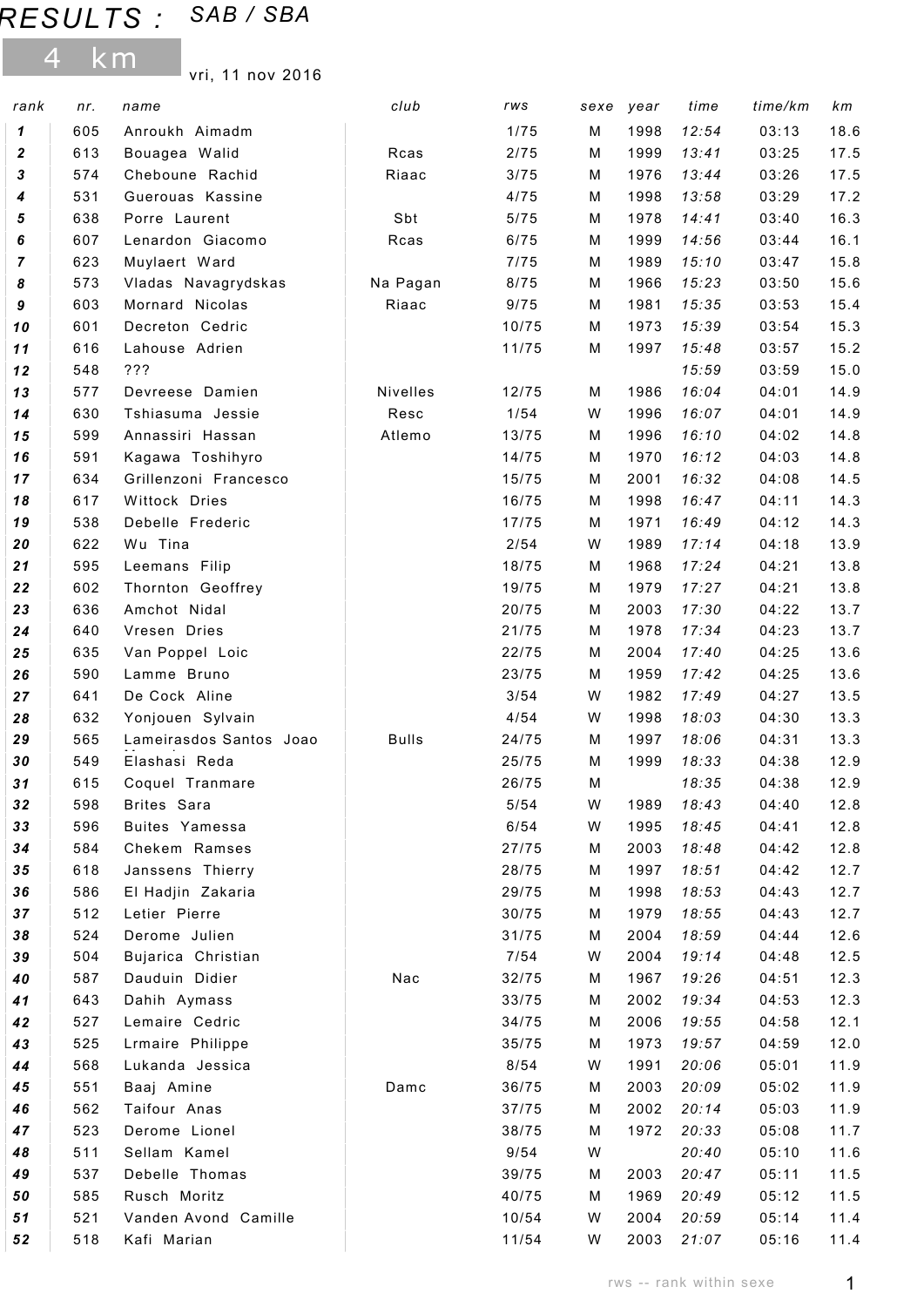## RESULTS : SAB / SBA

4 km

vri, 11 nov 2016

| rank     | nr.        | name                                | club         | rws            | sexe   | year         | time           | time/km        | km         |
|----------|------------|-------------------------------------|--------------|----------------|--------|--------------|----------------|----------------|------------|
| 53       | 534        | Pernet David                        |              | 12/54          | W      | 2008         | 21:10          | 05:17          | 11.3       |
| 54       | 519        | Istace Cecile                       |              | 13/54          | W      | 1973         | 21:57          | 05:29          | 10.9       |
| 55       | 610        | Bourdon Elise                       | Riaac        | 14/54          | W      | 2000         | 22:05          | 05:31          | 10.9       |
| 56       | 593        | Cronaert Agnes                      |              | 15/54          | W      | 1955         | 22:27          | 05:36          | 10.7       |
| 57       | 570        | Chavez Enrique                      |              | 16/54          | W      | 2002         | 22:31          | 05:37          | 10.7       |
| 58       | 566        | Alves Coutinho                      |              | 41/75          | М      | 2002         | 22:33          | 05:38          | 10.6       |
| 59       | 567        | Toussaint Jessy                     |              | 42/75          | М      | 2001         | 22:47          | 05:41          | 10.5       |
| 60       | 609        | Bourdon Eloise                      |              | 17/54          | W      | 1999         | 23:04          | 05:46          | 10.4       |
| 61       | 554        | Scaglione Alexandro                 |              | 43/75          | М      | 2002         | 23:13          | 05:48          | 10.3       |
| 62       | 625        | Hamane Salma                        |              | 44/75          | М      | 2007         | 23:26          | 05:51          | 10.2       |
| 63       | 522        | Vanden Avond Gauthier               |              | 45/75          | М      | 2006         | 23:29          | 05:52          | 10.2       |
| 64       | 611        | Bourdon Alain                       | Riaac        | 46/75          | М      | 1963         | 23:30          | 05:52          | 10.2       |
| 65       | 546        | Moreira De Abreu Rossana            |              | 18/54          | W      | 1993         | 23:38          | 05:54          | 10.2       |
| 66       | 545        | Drabbe Magali                       |              | 19/54          | W      | 1989         | 23:41          | 05:55          | 10.1       |
| 67       | 604        | Demuylder Sarah                     |              | 20/54          | W      | 2004         | 23:45          | 05:56          | 10.1       |
| 68       | 637        | Pires D Alcantuci Sasana            | <b>Bahia</b> | 21/54          | W      | 1973         | 23:48          | 05:57          | 10.1       |
| 69       | 553        | Arab Rayan                          |              | 47/75          | М      | 2002         | 23:59          | 05:59          | 10.0       |
| 70       | 513        | Polman Alexandre                    |              | 48/75          | М      | 1983         | 24:04          | 06:01          | 10.0       |
| 71       | 600        | Surquin Jean-luc                    | Rcb          | 49/75          | М      | 1968         | 24:08          | 06:02          | 9.9        |
| 72       | 589        | Ben Amar Sawsane                    | Resc         | 22/54          | W      | 1999         | 24:20          | 06:05          | 9.9        |
| 73       | 556        | Malayi Nothon Nothon                |              | 50/75          | М      | 2002         | 24:24          | 06:06          | 9.8        |
| 74       | 558        | Borboa Payan                        |              | 51/75          | М      | 2002         | 24:26          | 06:06          | 9.8        |
| 75       | 506        | ???                                 |              |                |        |              | 24:27          | 06:06          | 9.8        |
| 76       | 555        | Chaouk Sami                         |              | 52/75          | м      | 2002         | 24:33          | 06:08          | 9.8        |
| 77       | 592        | Remy Isabelle                       |              | 23/54          | W      | 1968         | 24:36          | 06:09          | 9.8        |
| 78       | 510        | Akalouck Amer                       |              | 53/75          | м      |              | 24:49          | 06:12          | 9.7        |
| 79       | 552        | Van Houtte Gabriel                  | Run X Br     | 54/75          | М      | 1946         | 24:54          | 06:13          | 9.6        |
| 80       | 621        | Lelievre Emilien                    |              | 24/54          | W      | 2004         | 25:11          | 06:17          | 9.5        |
| 81       | 564        | El Hadri Soufian                    |              | 55/75          | М      | 2016         | 25:13          | 06:18          | 9.5        |
| 82       | 580        | Ba David                            |              | 56/75          | м      | 2008         | 25:19          | 06:19          | 9.5        |
| 83       | 597        | Salsinha Wis                        |              | 57/75          | м      | 1990         | 25:21          | 06:20          | 9.5        |
| 84       | 550        | Verschraegen Mokiski                |              | 25/54          | W      | 1959         | 25:26          | 06:21          | 9.4        |
| 85       | 633<br>594 | Morillas Pablo                      |              | 58/75<br>26/54 | м<br>W | 1983<br>1968 | 25:51<br>26:04 | 06:27<br>06:31 | 9.3<br>9.2 |
| 86<br>87 | 530        | Becquevort Joelle<br>Tsiras Nicolas |              | 59/75          |        | 1967         | 26:14          |                |            |
| 88       | 542        | Lambot Fabian                       |              | 60/75          | м<br>М | 2016         | 26:39          | 06:33<br>06:39 | 9.1<br>9.0 |
| 89       | 503        | Esshimpangila Emmanuel              |              | 27/54          | W      |              | 27:11          | 06:47          | 8.8        |
| 90       | 547        | Tihange Fabienne                    |              | 28/54          | W      | 1976         | 27:13          | 06:48          | 8.8        |
| 91       | 575        | Bastin Alexandre                    |              | 61/75          | М      | 1975         | 27:19          | 06:49          | 8.8        |
| 92       | 509        | Mezraai Mayan                       |              | 29/54          | W      |              | 27:20          | 06:50          | 8.8        |
| 93       | 571        | Riviero Corrales Alex               |              | 62/75          | М      | 2002         | 27:57          | 06:59          | 8.6        |
| 94       | 745        | ???                                 |              |                |        |              | 28:05          | 07:01          | 8.5        |
| 95       | 526        | Varvenne Nathalie                   |              | 30/54          | W      | 1974         | 28:13          | 07:03          | 8.5        |
| 96       | 744        | Varvenne Eric                       |              | 63/75          | м      | 1964         | 28:16          | 07:04          | 8.5        |
| 97       | 528        | Roland Julien                       |              | 64/75          | М      | 2000         | 28:19          | 07:04          | 8.5        |
| 98       | 529        | Van Den Abbeel Valerie              |              | 31/54          | W      | 1971         | 28:21          | 07:05          | 8.5        |
| 99       | 626        | Hamane Sofia                        |              | 32/54          | W      | 2009         | 28:23          | 07:05          | 8.5        |
| 100      | 627        | Hamane Ilyas                        |              | 65/75          | м      | 2010         | 28:24          | 07:06          | 8.5        |
| 101      | 624        | Hamane Ali                          |              | 66/75          | М      | 1953         | 28:26          | 07:06          | 8.4        |
| 102      | 588        | Diettoche Muriel                    |              | 33/54          | W      | 1973         | 28:29          | 07:07          | 8.4        |
| 103      | 576        | Melchior Fabienne                   | Nac          | 34/54          | W      | 1964         | 28:30          | 07:07          | 8.4        |
| 104      | 520        | Lorthe Nelly                        |              | 35/54          | W      | 1983         | 28:46          | 07:11          | 8.3        |
|          |            |                                     |              |                |        |              |                |                |            |